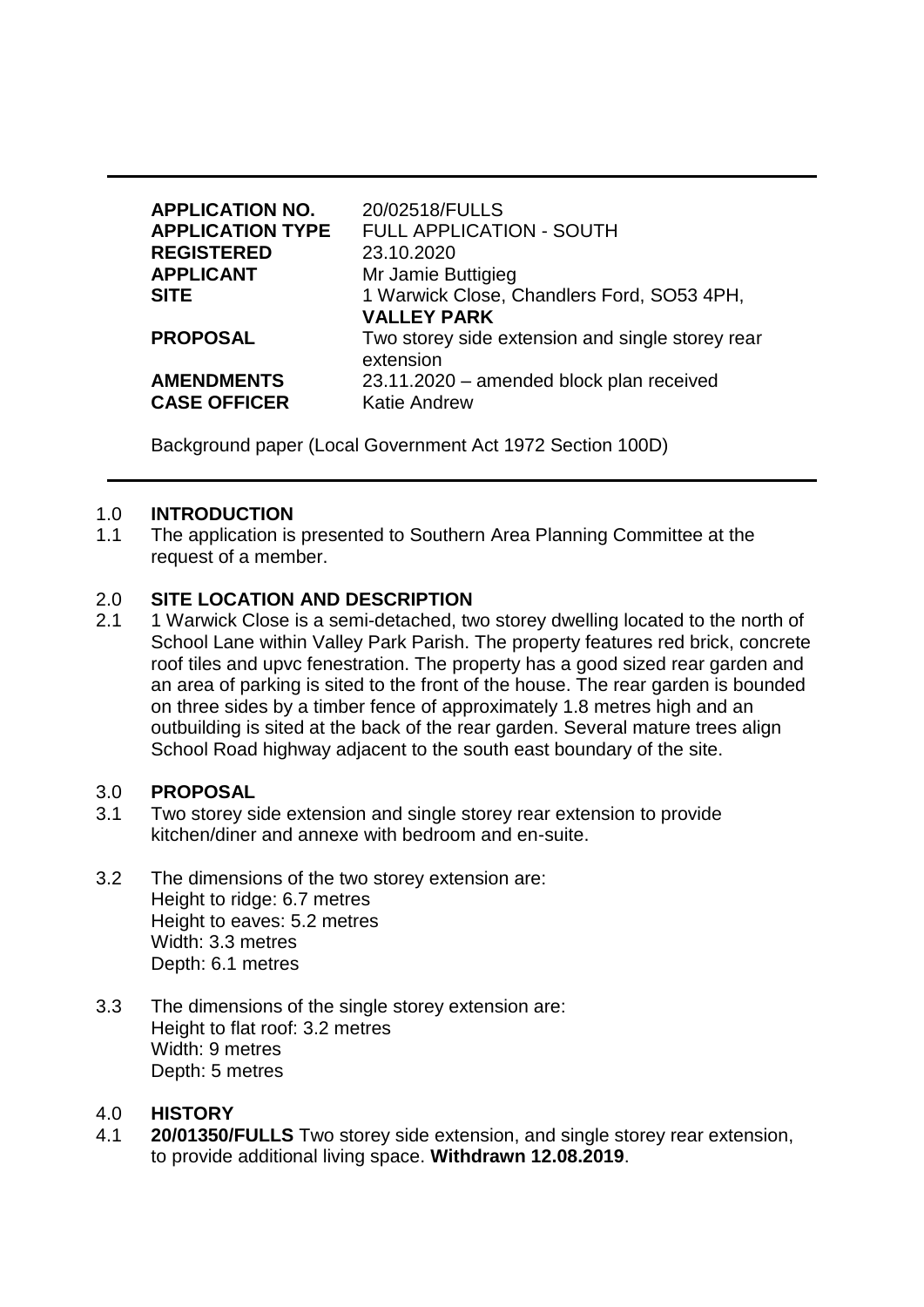- 4.2 **19/01803/FULLS** Two storey side extension, and single storey rear extension, to provide additional living space. **Withdrawn 12.08.2019**.
- 4.3 **19/01297/FULLS** Two storey side extension and single storey rear extension to provide kitchen/diner, lounge, annexe comprising kitchen, lounge, bedroom and bathroom, and 2 additional bedrooms and en-suite bathroom. **Withdrawn 11.06.2019**.
- 4.4 **TVS.5648** Construction of garage. **Permission subject to conditions – 09.01.1989**.
- 4.5 **TVS.05648/2** Conservatory. **Permission subject to conditions and notes 16.11.1989**.

## 5.0 **CONSULTATIONS**

- 5.1 **Highway Authority** no objection.
	- The existing parking arrangement is to remain as per the current situation and good pedestrian / vehicular indivisibility exists at the driveway entrance.
	- Need to ensure the development satisfies the parking standards.

### 5.2 **Tree Officer**

- No objection was raised for the previous application 20/01350/FULLS, however no comment has been received on this application at the time of writing this report. An update paper will be provided.
- 5.3 **Ecology Officer** no objection.
	- The application is supported by a preliminary bat roost assessment (Arbtech, July 2020).
	- No evidence of bats was found and no potential roost locations / access points for bats to gain access to possible roost locations were identified.
	- It was concluded that there was negligible potential for bats to be present.
	- In view of the survey findings The ecologist would advise that the development is unlikely to result in a breach of the law protecting bats and no concerns are raised.

## 5.4 **Landscape Officer** – no objection.

- The site has no landscape designations and there are no public rights of way in close proximity to the site.
- The property sits on the edge of the close with its perimeter fence running parallel with School Lane. On the highway boundary between the property and the road there are a number of trees, none of which are of significant quality, however they help to provide a green belt of screening which significantly contributes towards the streetscape character.
- It is essential that these trees should be retained along the highway and that any development in close proximity is careful not to impact upon the trees or the root systems.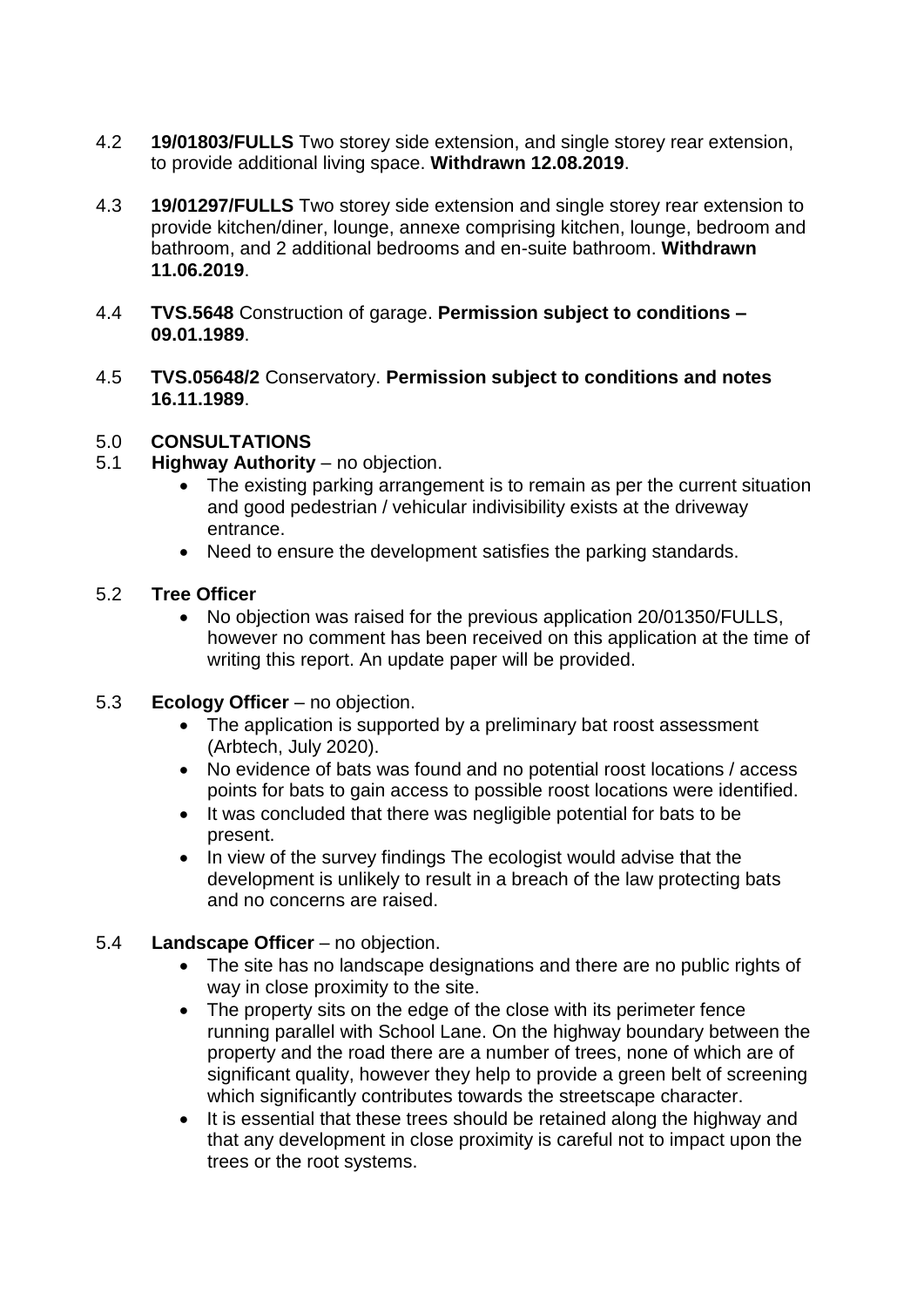## 6.0 **REPRESENTATIONS** Expired 18.11.2020

## 6.1 **Valley Park Parish Council** – objection.

# Parking / highways

- The development allows for four bedrooms, requiring three parking spaces to meet the parking standards.
- A construction business is operated from the premises and in the evenings and weekends commercial vehicles / equipment are parked on the driveway, restricting the space available for private vehicles.
- In view of these parking considerations and potential impact on adjoining highways it is requested that a highways Officer visits the site out of hours to clarify.

Scale

 Concern that the proposed building development would dominate the original building in scale rather than being subsidiary to it.

# 7.0 **POLICY**

7.1 Government Guidance National Planning Policy Framework (NPPF) National Planning Practice Guidance (NPPG)

# 7.2 Test Valley Borough Revised Local Plan (2016)(TVBRLP)

SD1: Presumption in Favour of Sustainable Development

- COM2: Settlement hierarchy
- E1: High quality development in the Borough

E5: Biodiversity

LHW4: Amenity

- T1: Managing movement
- T2: Parking provision

# 8.0 **PLANNING CONSIDERATIONS**

- 8.1 The main planning considerations are:
	- Principle of development
	- Character and appearance of the area
	- Biodiversity
	- Neighbouring amenity
	- Highways
	- Parking provision

# 8.2 **Principle of development**

The site lies within the settlement boundary as defined on the Inset Maps of the TVBRLP. In accordance with Policy COM2 of the TVBRLP development is permitted provided the proposal is appropriate to other policies of the Revised Local Plan. The proposal is assessed against relevant policies below.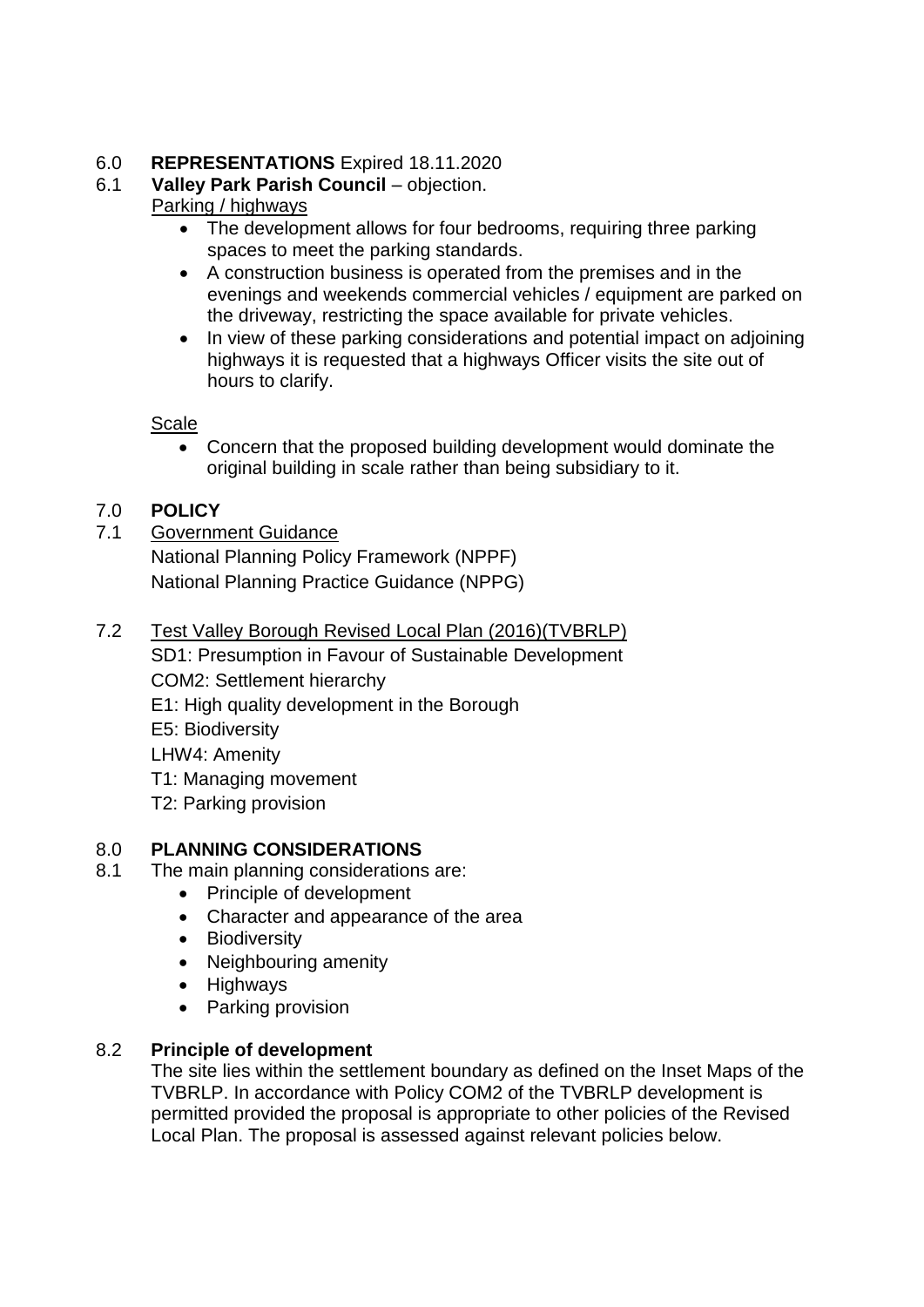## 8.3 **Character and appearance of the area**

The properties within Warwick Close are predominantly two storey semidetached dwellings. The houses have similar design characteristics in that they all red brick and have open gable ends. It is noted that other two storey extensions have been built in Warwick Close, including:-

- No 12 granted planning permission on 08.06.1993 under TVS.07080
- No 15 granted planning permission on 15.08.2000 under TVS.08998
- No 7 granted planning permission on 05.04.2004 under TVS.09102/1
- 8.4 The application site is situated close to the entrance to Warwick Close cul de sac, which abuts the application site to the east. Immediately the south of the application site is School Lane highway. The boundary treatment along the southern boundary of the application site is a 1.8 metre high timber fence. Mature trees are present adjacent to the south boundary of the application site aligning School Lane. These trees are important landscaping features because they provide relief from built form and soften views of the properties within Warwick Close.

## 8.5 Two storey side extension

The proposed two storey side extension would project out 3.3 metres on the side (south east) elevation. The extension would be seen in context with the application site and other existing residential development in Warwick Close. The ridge height of the proposed two storey extension is stepped down 0.4 metres lower than the height of the ridge on the existing house. In addition, the proposed extension is set back from the front elevation and the open gable end would be retained. These design features indicate that the extension is subordinate to the existing dwelling. The extension is to be constructed with materials which match the existing which will ensure that the proposal would integrate with the existing. Whilst the development will be visible from School Lane, it is set back from the side (south east) boundary which, it is considered, leaves adequate separation distance between built form and the highway to minimise impact. In addition, the impact of the development would be reduced by the presence of the existing trees which align the highway.

8.6 As set out within paragraph 8.3 above, other similar two storey side extensions exist in Warwick Close. Notwithstanding what has been previously built in this area, each application is considered on its own merits. These other extensions contribute to how the character of the properties within Warwick Close have altered compared to when these dwellings were originally built. Due to the scale and design of these extensions, they have assimilated into the area well, as would the proposed extension at the application site.

## 8.7 Single storey rear extension

The single storey rear extension is proposed to provide annex accommodation. The property benefits from a large rear garden. Sufficient private amenity space would remain at the site once the extension is built to meet the demands of the occupants and, in addition, the proposal is not considered to constitute overdevelopment of the plot – as it would retain sufficient space around it, and that is consistent with the prevailing character of the area. The proposed extension is single storey and will have a flat roof. The very top section of the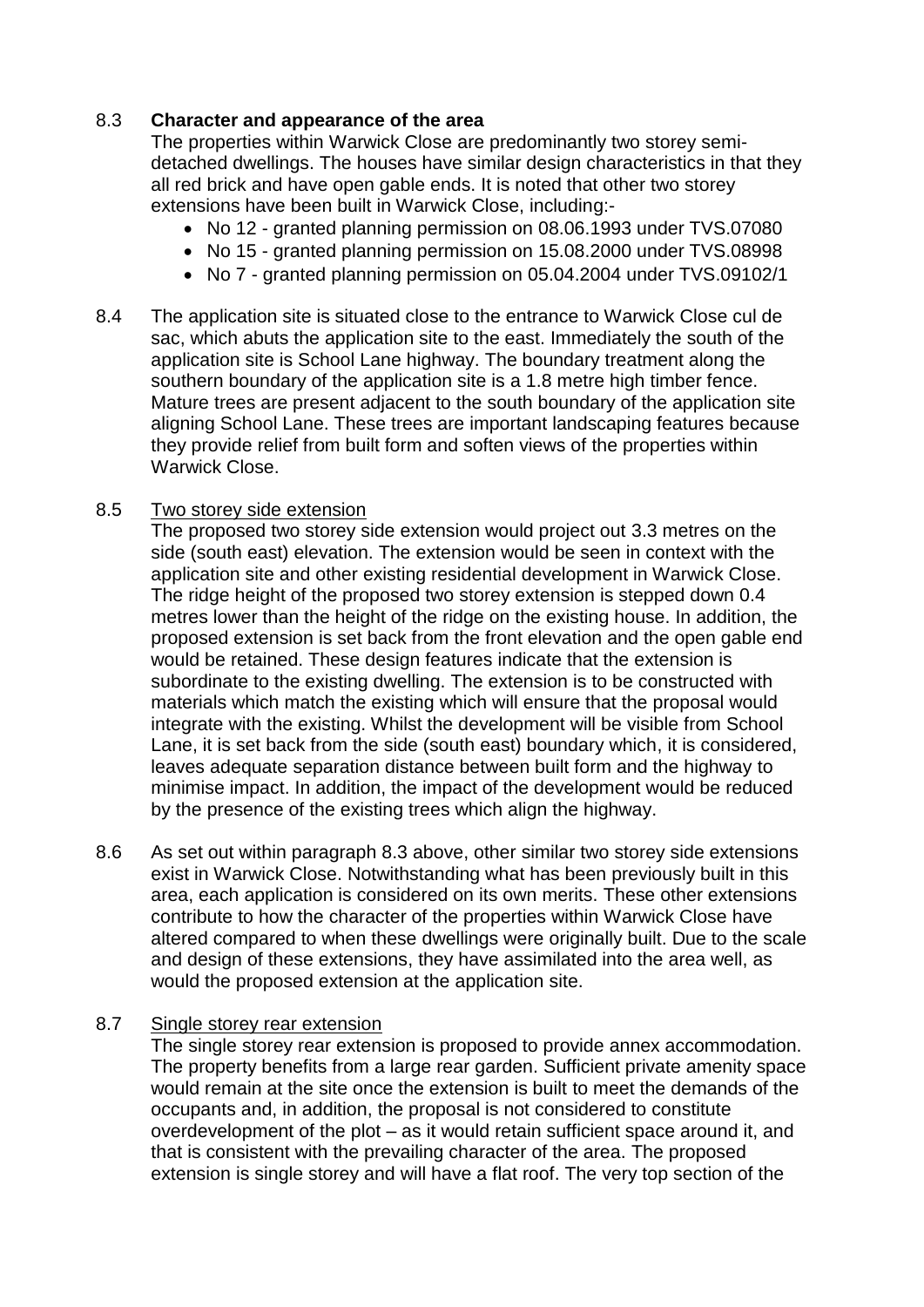flat roof will be visible from School Lane however the existing boundary treatment would mostly screen views of it from the road. Only the top (approximately) 1.4 metres of the flat roof extension will be visible above the existing fence line. The proposed rear extension will be set back within the plot and there would be some separation distance between the extension and School Lane. The mature trees aligning School Lane will soften any glimpsed views of the extension.

8.8 For the reasons discussed above, it is not considered that the development would give rise to any detrimental impact to the character and appearance of the area. The proposal is accordance with Policy E1.

#### 8.9 **Trees**

The application is supported by arboricultural information *(CBA Arboricultural Development Statement, reference CBA11368 v1 dated June 2020)* and the tree protection plan *(CBA11368.02 TPP).* One Leyland cypress tree (T1) within the rear garden is proposed to be removed to facilitate the development but this has been categorised as a C category tree with low visual amenity value. The remaining trees (T2-T8) are a mix of category B and C quality Ash and Field Maple that provide some amenity to the locality. In this respect, the tree information provided has taken account of the impact from construction works and a methodology for protecting the trees has been provided. A condition is recommended that the arboricultural method statement is adhered to. Subject to this condition, the proposal is considered to be in accordance with Policy E2.

### 8.10 **Biodiversity**

Bats receive protection under UK law via the Wildlife and Countryside Act 1981 (as amended) and under EU law by the Habitats Directive, which is transposed into UK law by the Conservation of Habitats and Species Regulations 2010 (commonly referred to as the Habitats Regulations). Developments that affect bats will need a European Protected Species (EPS) licence from Natural England before any work that affects bats could commence.

8.11 The application is supported by a phase 1 bat survey report (Arbtech, July 2020). The report concludes the professional bat survey work that has been carried out at this site, to the appropriate methodologies and standards. This report concludes that due to the good condition of the building, no potential access points were located within the loft space and no evidence of bat presence was found. No suitable roosting features were located internally or externally on the property. Whilst there is good habitat in the vicinity of the site, no roosting features are present on the building and therefore the risk of harm or disturbance to bats is found to be highly unlikely. The submitted report recommends that no further survey work is required and the Ecologist has raised no objection to the scheme. Therefore, the proposal does not give rise to conflict with Policy E5.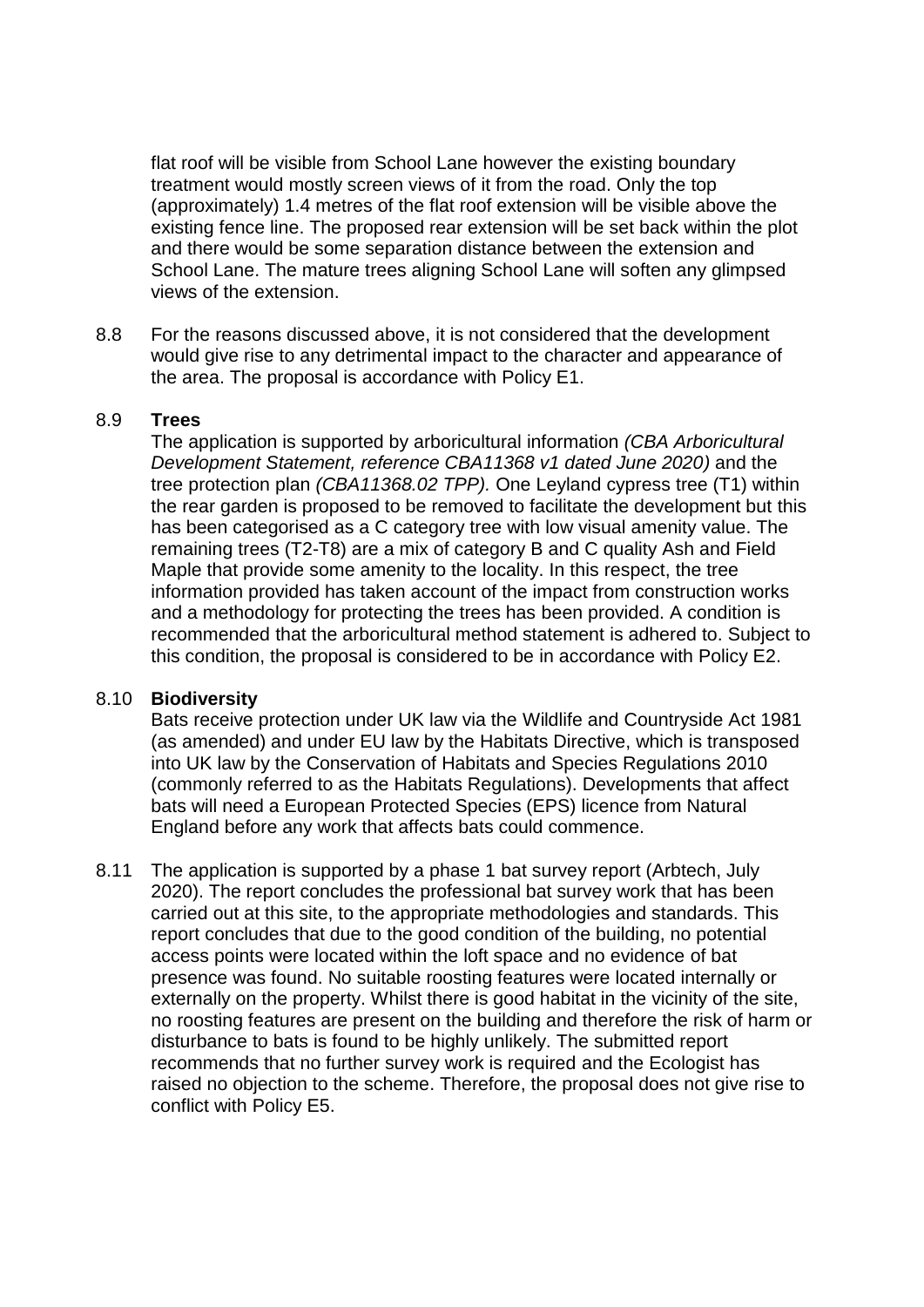### 8.12 **Neighbouring amenity**

The proposed two storey extension is located on the side (south east) elevation and projects out away from 2 Warwick Close (the other half of this semidetached pair). Properties on the other side of the cul-de-sac (20 and 21 Warwick Close) are located some 30 metres away. By virtue of its location, the two storey extension would not give rise to any adverse impacts in terms of shadow, loss of light and overlooking to any of these properties.

8.13 The impact of the single storey flat roof extension is limited to 2 Warwick Close. The submitted floor plan and block plan show that there would be two metre separation distance between the rear extension and the boundary treatment shared with the neighbour at 2 Warwick Close. This boundary treatment is a timber fence of approximately 1.8 metres in height. As the single storey extension is 3.2 metres in height, the top section of 1.4 metres would be visible over the fence line however the majority of the proposed structure would be screened. Due to the height of the roof and the fact that the extension has been set 2 metres off the common boundary, it is not considered that the rear extension would create additional, adverse impact in terms of overshadowing or loss of light to the adjoining property. There are no windows proposed on the north elevation of the proposed extension and so there is no concern with regards to any undue overlooking into 2 Warwick Close. For these reasons, the impact on immediate neighbours is not considered to be significant and the proposal is in accordance with Policy LHW4.

### 8.14 **Parking provision**

The number of bedrooms at the dwelling would increase to four as a result of the development and as such there would be an increased demand for parking at the site. In accordance with the Council's parking standards, the property would require three off street parking spaces. The submitted site plan (drawing reference 02) shows that four parking spaces can be provided on the existing driveway which is an over-provision compared to the parking standards. Sufficient off road parking can be facilitated on the existing driveway and the proposal is in compliance with the parking standards set out within Policy T2 and annex G.

### 8.15 **Highways impacts**

The property is served by an unclassified road which also provides access for the other dwellings within Warwick Close. The application site sits immediately to the north west of the junction with School Lane. Warwick Close and School Lane are both unclassified roads and parking is unrestricted. The existing access point onto Warwick Close from the property will be retained and no works are required to the existing dropped kerb access as part of the application. No access gates are proposed. The driveway does provide space for sufficient car parking (in accordance with the parking standards in the TVBRLP) for the size of the proposed dwelling.

8.16 It is noted that parked vehicles on the drive would be unable to manoeuvre off the drive in a forward gear (assuming they drove forwards onto the driveway).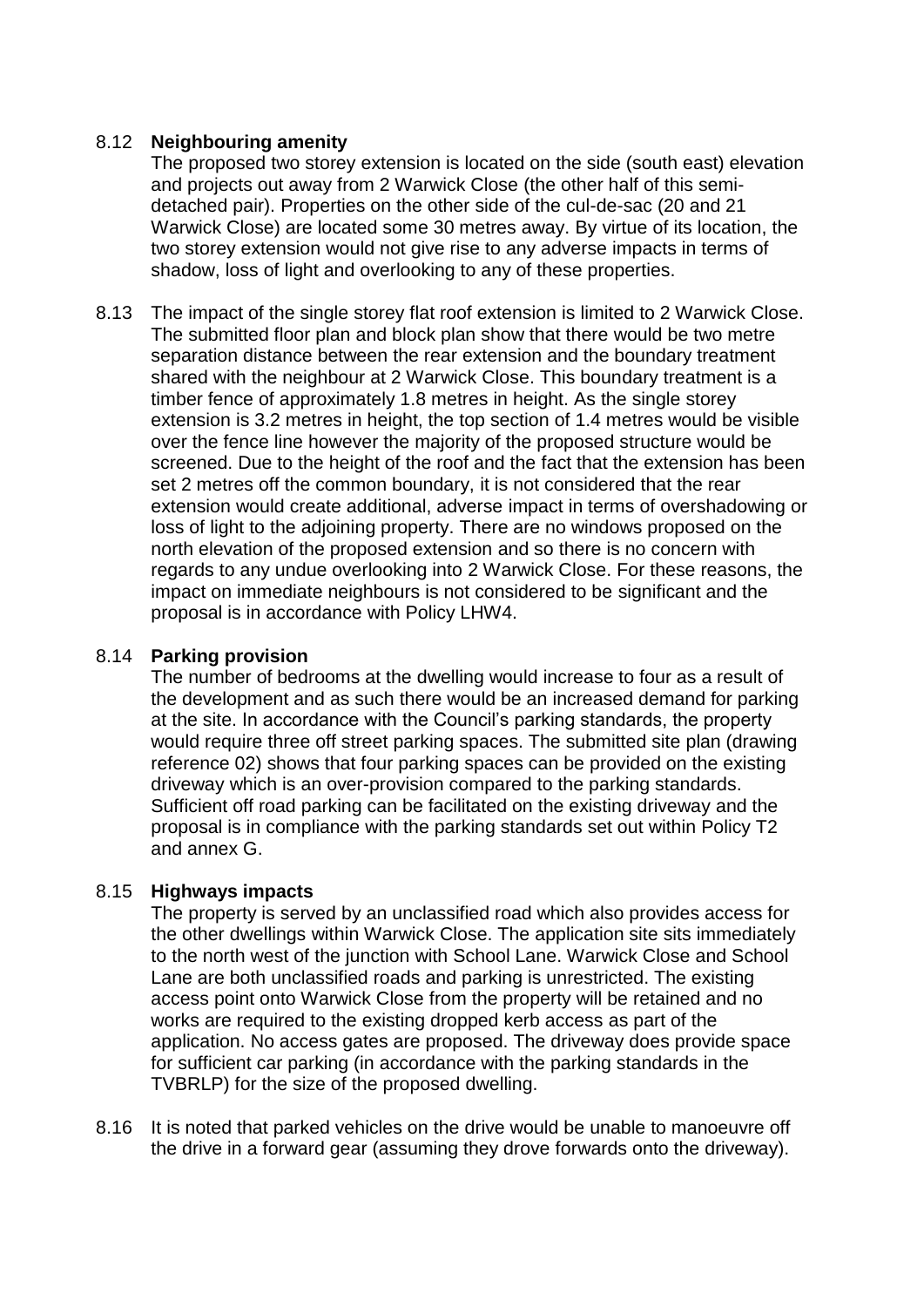However, this is not uncommon for residential cul-de-sacs and similar to other driveways arrangements within Warwick Close and given the low speeds involved in such manoeuvres and adequate visibility from the drive of the property, this is not considered to cause any adverse impact on highway safety. A HCC Highways Officer has reviewed the proposal and has raised no objection, and no highway specific conditions are considered necessary in this instance.

8.17 While the proposal is likely to result in a modest increase in traffic to and from the site and parking within it, the application is considered to have no significant adverse impact on the safety of vehicles or pedestrians in accordance with Policy T1.

## 9.0 **CONCLUSION**

9.1 The proposal is in accordance with the relevant policies of the TVBRLP (2016) and is therefore acceptable.

## 10.0 **RECOMMENDATION**

**PERMISSION subject to:**

- **1. The development hereby permitted shall be begun within three years from the date of this permission. Reason: To comply with the provision of Section 91 of the Town and Country Planning Act 1990 as amended by Section 51 of the Planning and Compulsory Purchase Act 2004.**
- **2. The development hereby permitted shall not be carried out except in complete accordance with the details shown on the submitted plans, numbers Site location plan 01 Block plan 02 Existing floor plans 03 Existing elevations 04A Sections 05 Proposed floor plans 06 Sections 07 Proposed elevations 08 Details 09 Details 10 Details 11 Details 12 Reason: For the avoidance of doubt and in the interests of proper planning.**
- **3. The external materials to be used in the construction of all external surfaces of the development hereby permitted shall match in type, colour and texture those used in the existing building. Reason: To ensure a satisfactory visual relationship of the new development with the existing in accordance with Test Valley Borough Revised Local Plan (2016) Policy E1.**